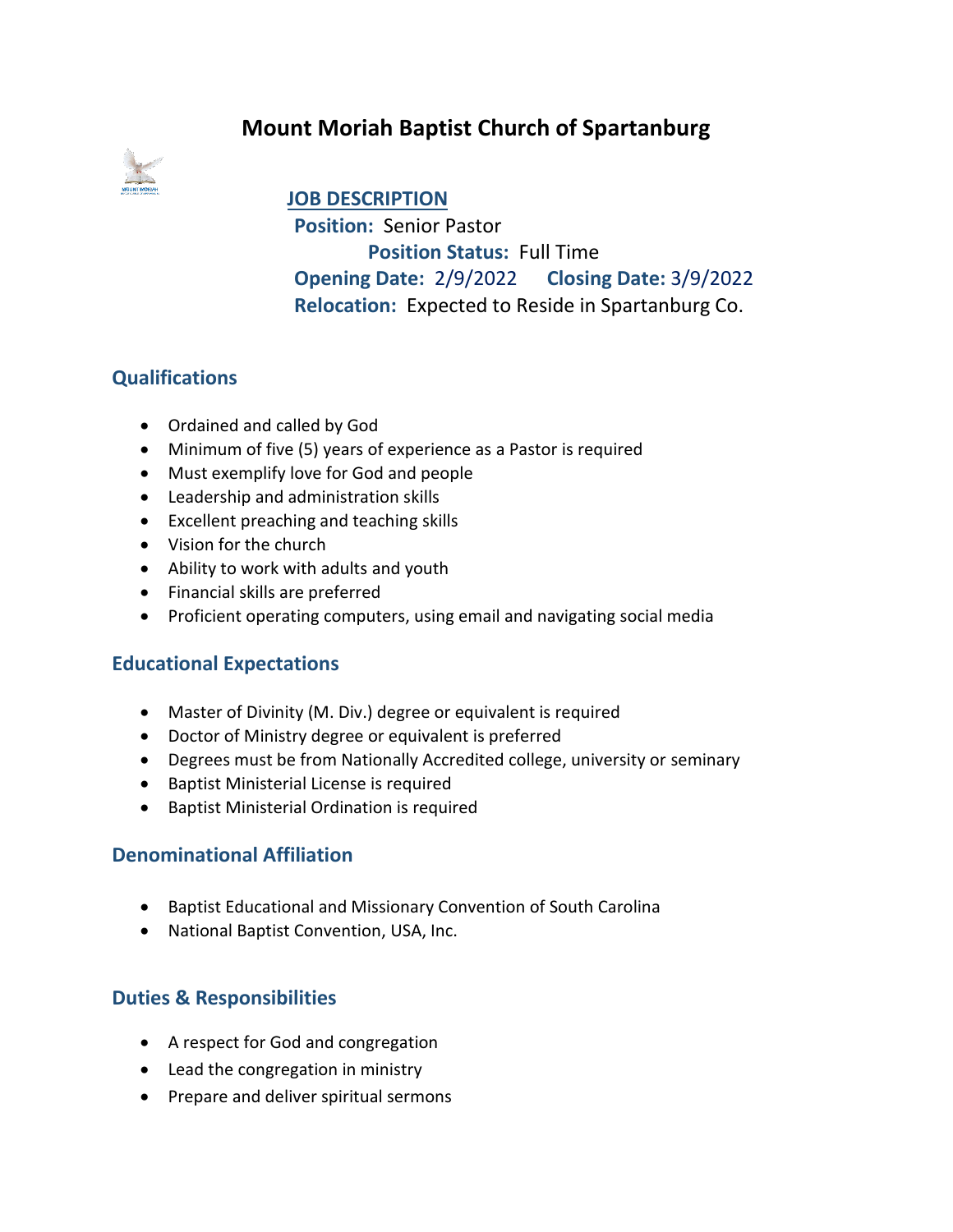- Plan and conduct the worship services as God leads
- Lead in the Observance of the Lord's Supper and Baptism
- Lead and supervise the teaching ministry of the church so that the membership is equipped in the Word of God and spiritual growth
- Lead the church in an effective program of witnessing and in caring for persons in the church and community
- Supervise visits to all members, sick, hospitalized, nursing facilities or at home
- Conduct funerals and perform eulogy of all members, except where not requested
- Perform marriage counseling and wedding ceremonies, if requested
- Counsel and visit members and prospects, whenever needed. All counseling is confidential
- Work with deacons, church officers and committees as they perform their assigned responsibilities; train and lead the deacons in ministry
- Serve as moderator of all church conferences and business meetings respectfully and fairly
- Represent the church at association, state and national conventions (church affiliated)
- Establish a regular work schedule
- Oversee and coordinate day-to-day operations of the church
- Perform annual evaluation of staff members and associate ministers
- Serve as chief administrator of the paid church staff; supervise the work of assigned paid staff workers
- Work with the Minister of Music to maintain appropriate worship and praises of God in church service

# **Submission Guidelines**

- All interested and qualified persons must complete a job application (#1) using the link below and submit a candidate package consisting of documents in #2 - #7 below to [pastorsearch@mtmoriahbaptist.net](mailto:pastorsearch@mtmoriahbaptist.net)
	- 1. [MMBC Job Application](https://forms.gle/wYoTg9kXiyLfrwa59) Click Here
	- 2. Cover Letter
	- 3. Resume including Salary History